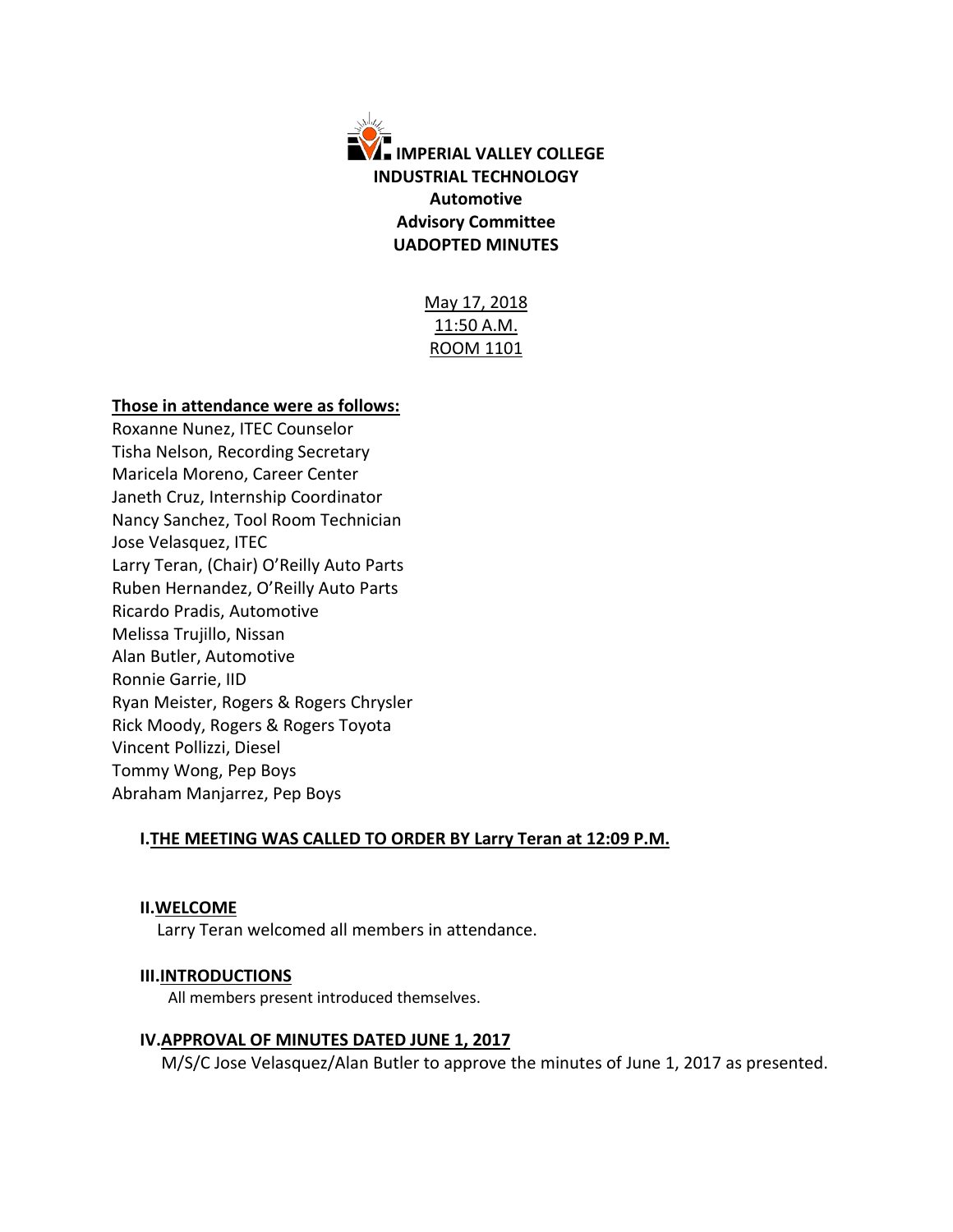### **V.APPROVAL OF CURRICULUM**

Ricardo Pradis informed the committee of the programs and certifications that are being offered for the Automotive program at Imperial Valley College.

Jose Velasquez mentioned having all the titles of the certificates have the same title that say Automotive on them so that it will be alphabetical and all together for the students to see.

Ricardo Pradis stated that he was working on getting the title changed and by the next meeting it should be done.

M/S/C Vincent Pollizzi/ Alan Butler to approve the Curriculum as presented.

# **VI.APPROVAL OF BUDGET**

Ricardo Pradis informed the committee the Perkins budget that was turned in for approval for the 18-19 year. He explained the equipment he was wanting to purchase and the equipment that got approved for purchase.

Alan Butler and Vincent Pollizzi explained to the committee about the budget they ask for field trips that they do every year in Pomona. Alan Butler explained that by going it seemed to get students serious about the program. Alan invited some of the committee members to join them on the next field trip.

M/S/C Ronnie Garrie/ Alan Butler to approve the budget as presented.

# **VII. PROGRAM ACCREDITATION**

Ricardo Pradis informed the committee that the Automotive program received the NATEF accreditation and are certified for 5 years.

#### **VIII. INDUSTRY INPUT**

Rick Moody mentioned that Rogers & Rogers Toyota are in need of service writers and asked if the certificates that are being offered now will cover the service writers.

Ricardo Pradis stated that they are working on getting approved the service writer certificate. He also stated that in the courses that are taught currently the students write reports after working on cars.

Alan Butler stated that he would like to bring in a service writer class to have students do projects that are concentrated on learning the job of a service writer.

Larry Teran stated that creating a terminal so that everyone can learn the management software would be a good idea.

Rick Moody stated that he would offer his services to help in any way that he can.